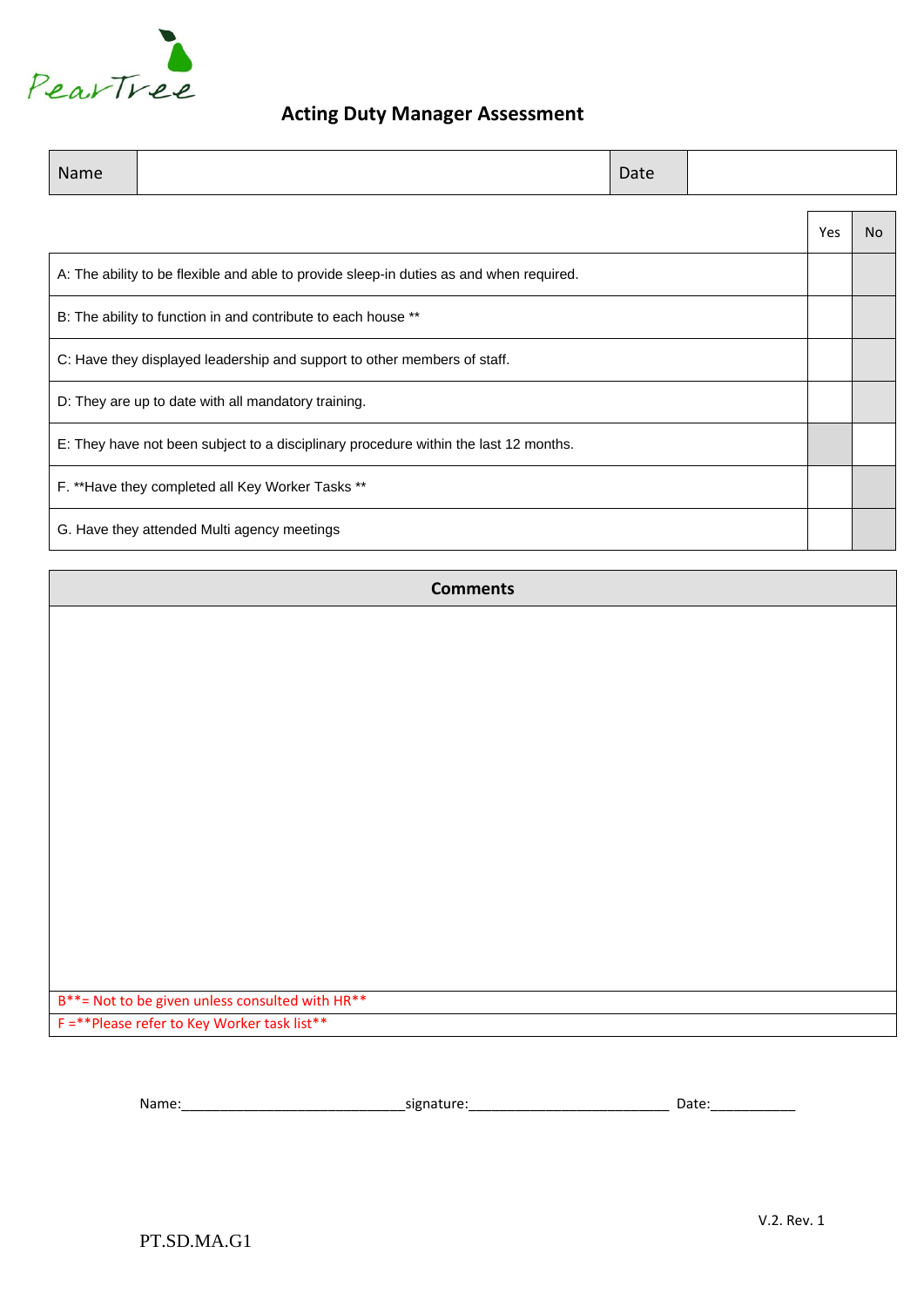

# **Duty Manager Assessment**

| Name                                                                                            |  | Date |  |     |    |
|-------------------------------------------------------------------------------------------------|--|------|--|-----|----|
| **This Assessment must be completed after consulting all Managers in all of the homes**.        |  |      |  | Yes | No |
| A: Do they have the ability to remain calm under a stressful situation.                         |  |      |  |     |    |
| B: Are they a positive role model.                                                              |  |      |  |     |    |
| C: Do they have the Interpersonal skills which give confidence to both staff and children.      |  |      |  |     |    |
| D: Have they had restraint training and have they the experience to carry this out effectively. |  |      |  |     |    |
| E: Have they had the experience in de-escalation or are they aware of the importance of this.   |  |      |  |     |    |
| F. Can they demonstrate leadership during a crisis.                                             |  |      |  |     |    |
| G. Can thy function as part of a team.                                                          |  |      |  |     |    |

**Comments**

Name: et al. et al. et al. et al. et al. et al. et al. et al. et al. et al. et al. et al. et al. et al. et al. e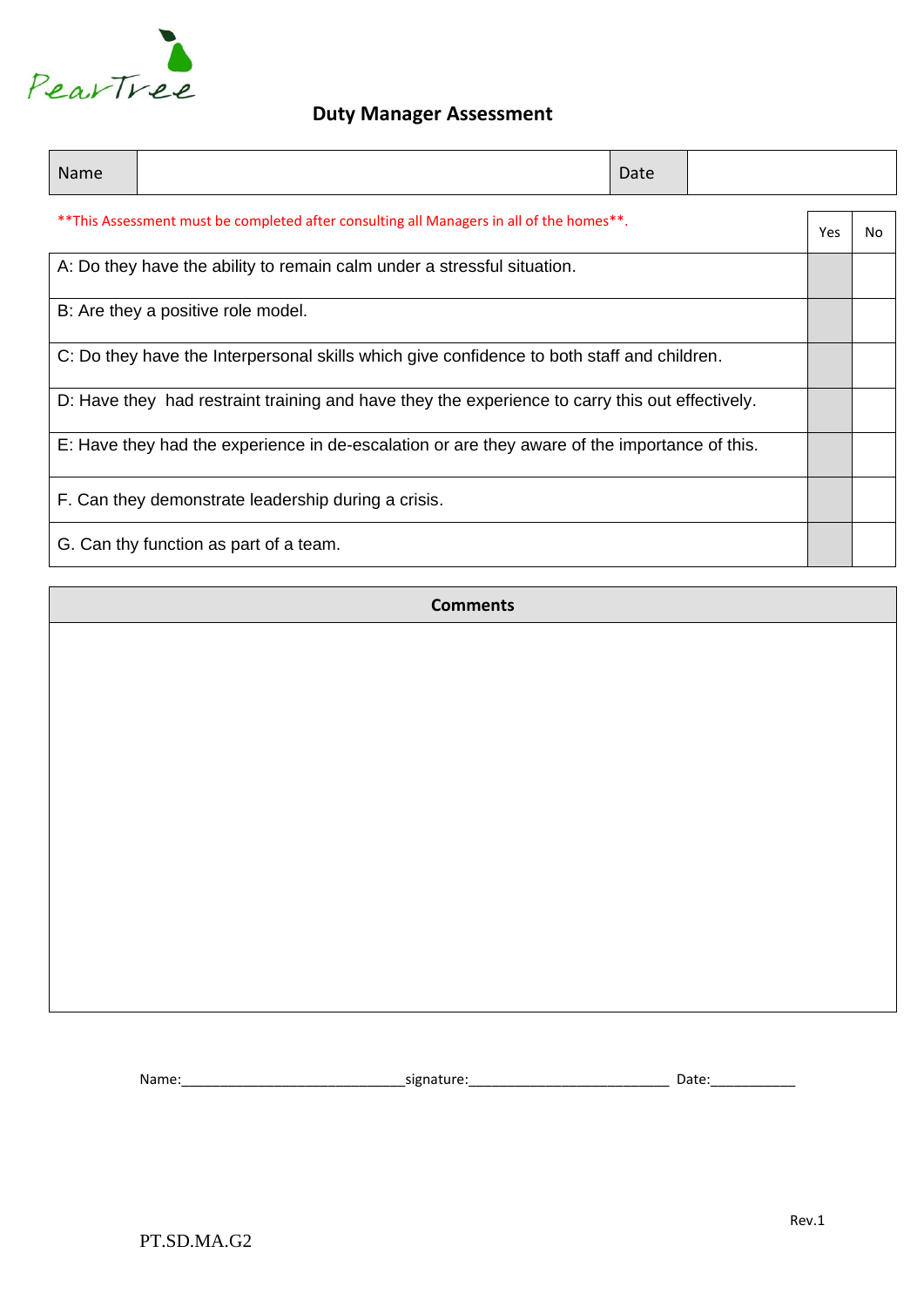## **Managers/Deputy Managers Personal Holistic Competency Assessment (A marginal gains approach to progress and development)**

| Name           |                                                |                 |  | Date |  |
|----------------|------------------------------------------------|-----------------|--|------|--|
| Overall rating |                                                | Previous rating |  |      |  |
|                | $0-3 = 1, 4-7=2, 8-11=3,$<br>12-15=4, 16-20= 5 | Date            |  |      |  |

|                                                                                                                                                                           | Yes | No |
|---------------------------------------------------------------------------------------------------------------------------------------------------------------------------|-----|----|
| 1. Does the manager have a Bradford score lower than 100?*                                                                                                                |     |    |
| 2. Does the manager demonstrate the ability to ensure the staff team provide good quality basic care -<br>good food, clean & tidy home, ensure children are well dressed? |     |    |
| 3. Is the manager flexible? *                                                                                                                                             |     |    |
| 4. Does the manager spend time with the children out of the home environment?                                                                                             |     |    |
| 5. Can the manager function effectively and efficiently without additional support or direction?                                                                          |     |    |
| 6. Can the manager manage household expenditure and work within a budget?                                                                                                 |     |    |
| 7. Can the manager take charge and provide effective control and supervision of a group of young people?                                                                  |     |    |
| 8. Can the manager demonstrate good leadership?                                                                                                                           |     |    |
| 9. Can the manager demonstrate good management?                                                                                                                           |     |    |
| 10. Is the manager liked by the children; do they make them feel safe as a result of quality relationships?                                                               |     |    |
| 11. Is the manager analytical?                                                                                                                                            |     |    |
| 12. Can the manager chair meetings and demonstrate effective communication?                                                                                               |     |    |
| 13. Is the manager in tune with the culture & ethos of the Company?                                                                                                       |     |    |
| 14. Is the manager computer literate? *                                                                                                                                   |     |    |
| 15. Is the manager competent in all administration procedures and requirements? *                                                                                         |     |    |
| 16. Can the manager produce professionally presented documentation, without assistance? *                                                                                 |     |    |
| 17. Is the manager up to date with required training? *                                                                                                                   |     |    |
| 18. Is the manager easy to manage and responsive to direction?                                                                                                            |     |    |
| 19. Does the manager demonstrate the ability to share and receive good practice from other managers<br>and head office? *                                                 |     |    |
| 20. Is the manager self-motivated?                                                                                                                                        |     |    |
| * Supporting information must be obtained from Head Office.<br>Totals                                                                                                     |     |    |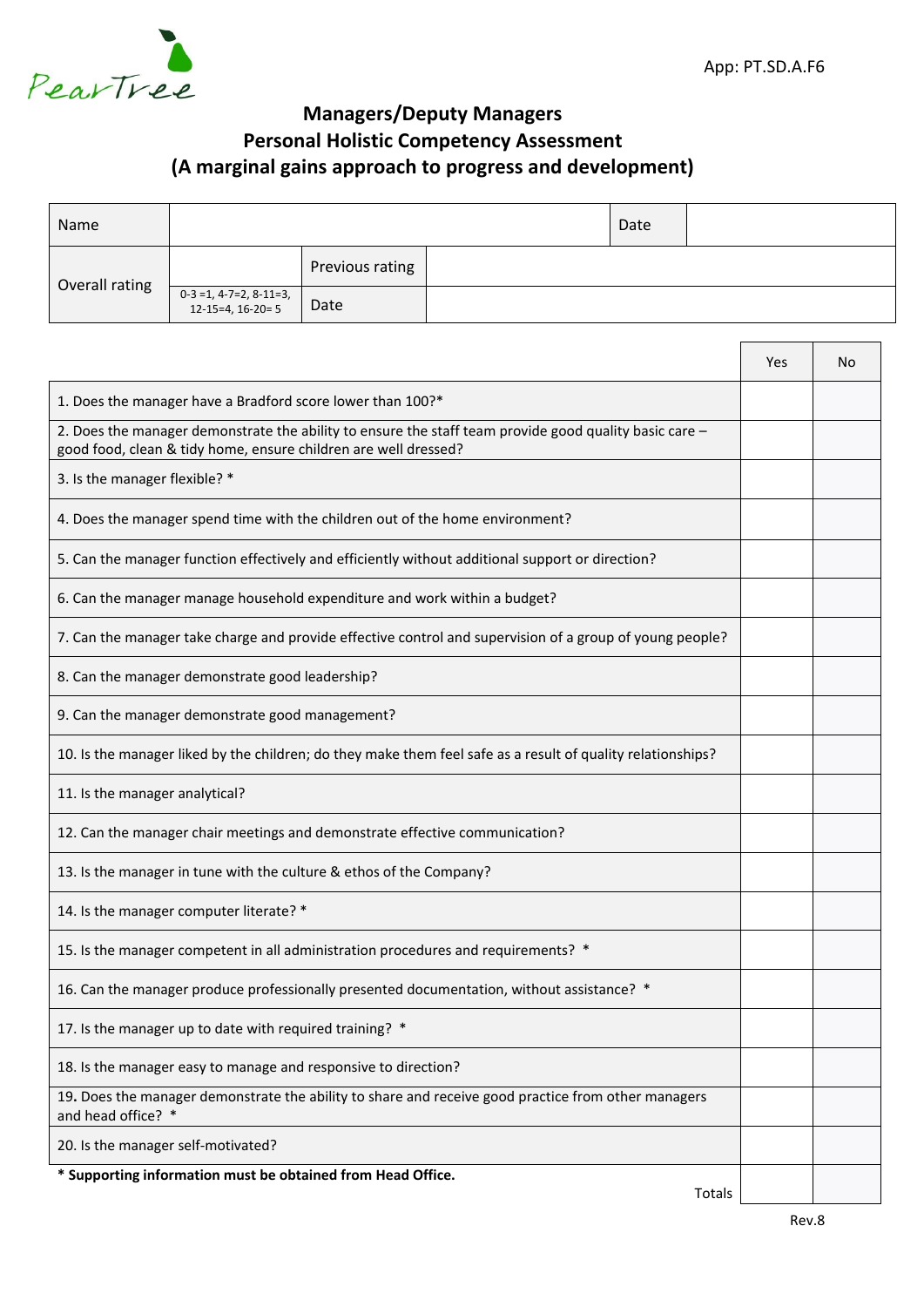# **Evidence and guidance notes**

| 1. Does the manager have a Bradford score lower than 100*?                                                                                                            |                                                                                                                                |                |  |  |  |  |  |
|-----------------------------------------------------------------------------------------------------------------------------------------------------------------------|--------------------------------------------------------------------------------------------------------------------------------|----------------|--|--|--|--|--|
| To be completed by HR office.                                                                                                                                         |                                                                                                                                |                |  |  |  |  |  |
| <b>Bradford Score</b><br>Checked by<br>Date                                                                                                                           |                                                                                                                                |                |  |  |  |  |  |
| home, ensure children are well dressed?                                                                                                                               | 2. Does the manager demonstrate the ability to ensure the staff team provide good quality basic care - good food, clean & tidy |                |  |  |  |  |  |
| To receive a 'yes' the manager must answer yes to all of the following.                                                                                               | Yes                                                                                                                            | N <sub>o</sub> |  |  |  |  |  |
| Does the manager ensure proactive systems to check health & safety in the home are fit for purpose and are<br>used effectively?                                       |                                                                                                                                |                |  |  |  |  |  |
| Does the manager ensure that the home is clean and tidy and deep cleaning is undertaken within a routine?                                                             |                                                                                                                                |                |  |  |  |  |  |
| Does the manager ensure the home provides good quality varied meals utilising quality materials (home produce,<br>when available?)                                    |                                                                                                                                |                |  |  |  |  |  |
| Does the manager ensure that children are well presented for both general and specific activities?                                                                    |                                                                                                                                |                |  |  |  |  |  |
| 3. Is the manager flexible?                                                                                                                                           |                                                                                                                                |                |  |  |  |  |  |
| Keyword is 'demonstrated'. Those that may say they are, but haven't demonstrated would get a negative mark.<br>Input from head office required to confirm a yes mark. |                                                                                                                                |                |  |  |  |  |  |
| To receive a 'yes' the manager must answer yes to all of the following.                                                                                               | <b>Yes</b>                                                                                                                     | No             |  |  |  |  |  |
| Has the manager demonstrated they are flexible to work at all homes?                                                                                                  |                                                                                                                                |                |  |  |  |  |  |
| Has the manager demonstrated that they are able to take children/young people on holiday?                                                                             |                                                                                                                                |                |  |  |  |  |  |
| Is the manager able to change their work pattern?                                                                                                                     |                                                                                                                                |                |  |  |  |  |  |
| Has the manager worked overtime or come in early when asked?                                                                                                          |                                                                                                                                |                |  |  |  |  |  |
| 4. Does the manager spend time with the children out of the home environment? Must have both to score a mark.                                                         |                                                                                                                                |                |  |  |  |  |  |
| Does the manager routinely spend time with the children out of the home environment?                                                                                  |                                                                                                                                |                |  |  |  |  |  |
| Does the manager make an effective contribution to holiday times?                                                                                                     |                                                                                                                                |                |  |  |  |  |  |
| 5. Can the manager function effectively and efficiently without additional support or direction?                                                                      |                                                                                                                                |                |  |  |  |  |  |
| To receive a 'yes' the manager must answer no to all of the following.                                                                                                | No                                                                                                                             | Yes            |  |  |  |  |  |
| Does the manager require regular monitoring to ensure they have said the right things?                                                                                |                                                                                                                                |                |  |  |  |  |  |
| Does the manager require regular monitoring to ensure they have done the right thing?                                                                                 |                                                                                                                                |                |  |  |  |  |  |
| Does the manager regularly need talking through everyday tasks?                                                                                                       |                                                                                                                                |                |  |  |  |  |  |
| Does the manager regularly require Managing Director support?                                                                                                         |                                                                                                                                |                |  |  |  |  |  |
| Does the manager regularly require Head Office support?                                                                                                               |                                                                                                                                |                |  |  |  |  |  |
| 6. Can the manager manage household expenditure and work within a budget?                                                                                             |                                                                                                                                |                |  |  |  |  |  |
| To receive a 'yes' the manager must answer yes to all of the following.                                                                                               | Yes                                                                                                                            | No             |  |  |  |  |  |
| Are they able to work within a budget and provide financial controls?                                                                                                 |                                                                                                                                |                |  |  |  |  |  |
| Are they able to ensure money is spent on items required? They ensure best value and sound judgement.                                                                 |                                                                                                                                |                |  |  |  |  |  |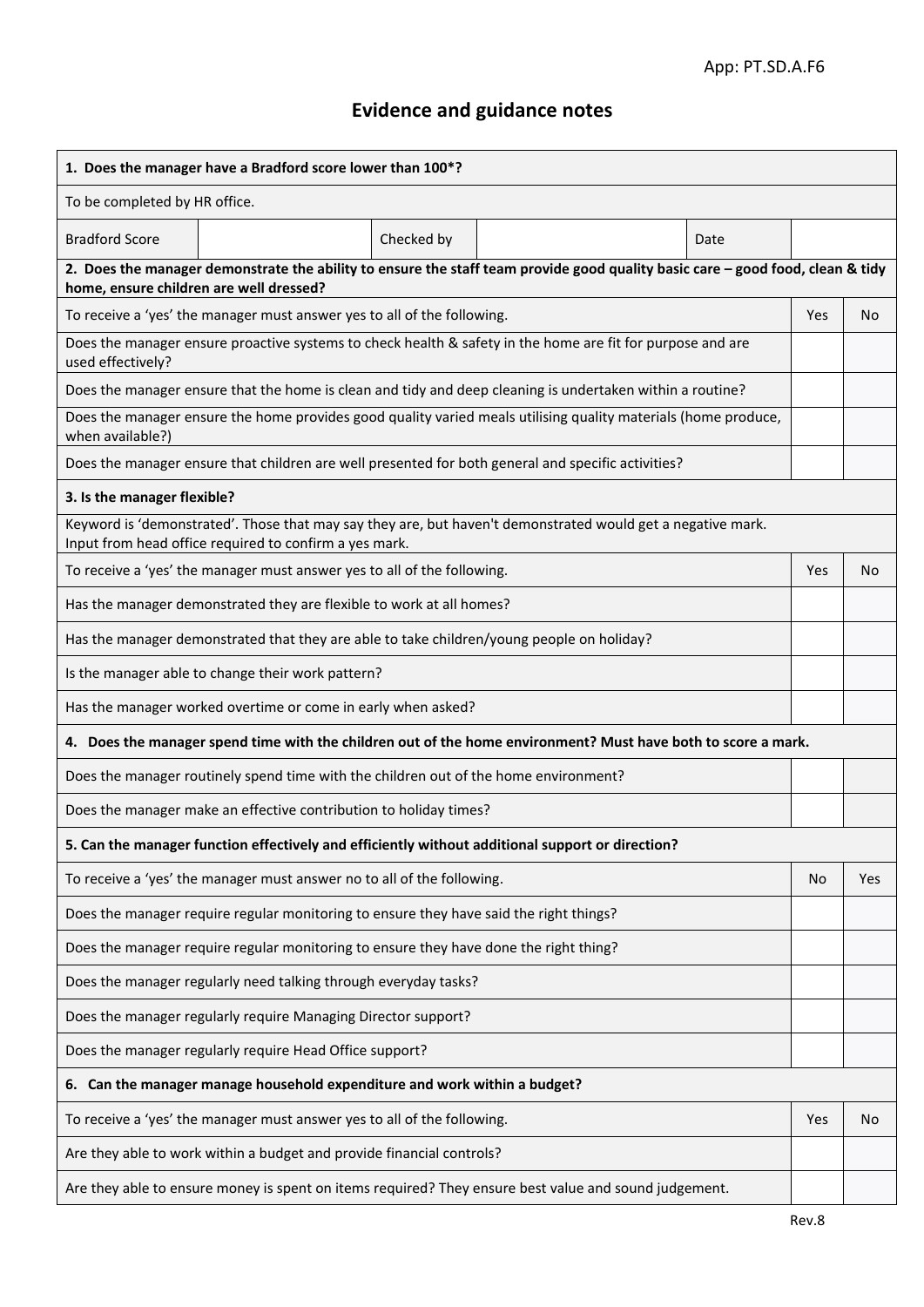### App: PT.SD.A.F6

| They ensure that the children's allowances are used correctly and their children spend their money appropriately.                                                                    |      |     |     |
|--------------------------------------------------------------------------------------------------------------------------------------------------------------------------------------|------|-----|-----|
| 7. Can the manager take charge and provide effective control and supervision of a group of young people?                                                                             |      |     |     |
| To receive a 'yes' the manager must answer yes to all of the following.                                                                                                              |      | Yes | No. |
| Is the manager good with children/young people?                                                                                                                                      |      |     |     |
| Does the manager demonstrate good presence?                                                                                                                                          |      |     |     |
| Is the manager perceptive?                                                                                                                                                           |      |     |     |
| Is the manager a good leader?                                                                                                                                                        |      |     |     |
| Is the manager a positive role model?                                                                                                                                                |      |     |     |
| 8. Can the manager demonstrate good leadership?                                                                                                                                      |      |     |     |
| To receive a 'yes' the manager must answer yes to the following.                                                                                                                     |      | Yes | No  |
| Does the manager show the ability to inspire and encourage their staff team so they are clear about what they<br>need to do and feel supported in their duties?                      |      |     |     |
| 9. Can the manager demonstrate good management?                                                                                                                                      |      |     |     |
| To receive a 'yes' manager must answer yes to the following.                                                                                                                         |      | Yes | No. |
| Does the manager show the ability to ensure they and their staff team are able to know and understand policies<br>and procedures and how to apply them to changing situations?       |      |     |     |
| 10. Is the manager liked by the children; do they make them feel safe as a result of quality relationships?                                                                          |      |     |     |
| This must be evidence based, manager must be able to show ability to nurture young people.                                                                                           |      |     |     |
| Evidence received from                                                                                                                                                               | Date |     |     |
| 11. Is the manager analytical?                                                                                                                                                       |      |     |     |
| To receive a 'yes' manager must answer yes to all of the following.                                                                                                                  |      | Yes | No  |
| Can the manager look at and read situations to come up with required information that is not immediately<br>apparent?                                                                |      |     |     |
| Can they look beneath the surface to understand how a young person is feeling and identify negative, attention<br>seeking or manipulative behaviour, identify triggers to behaviour? |      |     |     |
| 12. Can the manager chair meetings and demonstrate effective communication?                                                                                                          |      |     |     |
| To achieve this mark, they must have all of the following.                                                                                                                           |      | Yes | No  |
| Areas which could be improved upon are discussed openly between the staff team.                                                                                                      |      |     |     |
| Areas which could be improved upon are discussed openly between head office.                                                                                                         |      |     |     |
| These issues are recorded objectively and alternative advice is given in a positive, encouraging way, authoritively.                                                                 |      |     |     |
| 13. Is the manager in tune with the culture & ethos of the Company?                                                                                                                  |      |     |     |
| To evidence this mark managers must be able to demonstrate nurturing to children and young people and support to colleagues.                                                         |      |     |     |
| To achieve a 'yes' mark the manager must answer yes to all of the following and a minimum of 8/10 of the below<br>qualities as a regular part of their daily working practice.       |      | Yes | No  |
| Is the manager child centred?                                                                                                                                                        |      |     |     |
| Do they believe children come first, that every child has the right to be given a good education and skills towards<br>making a better life?                                         |      |     |     |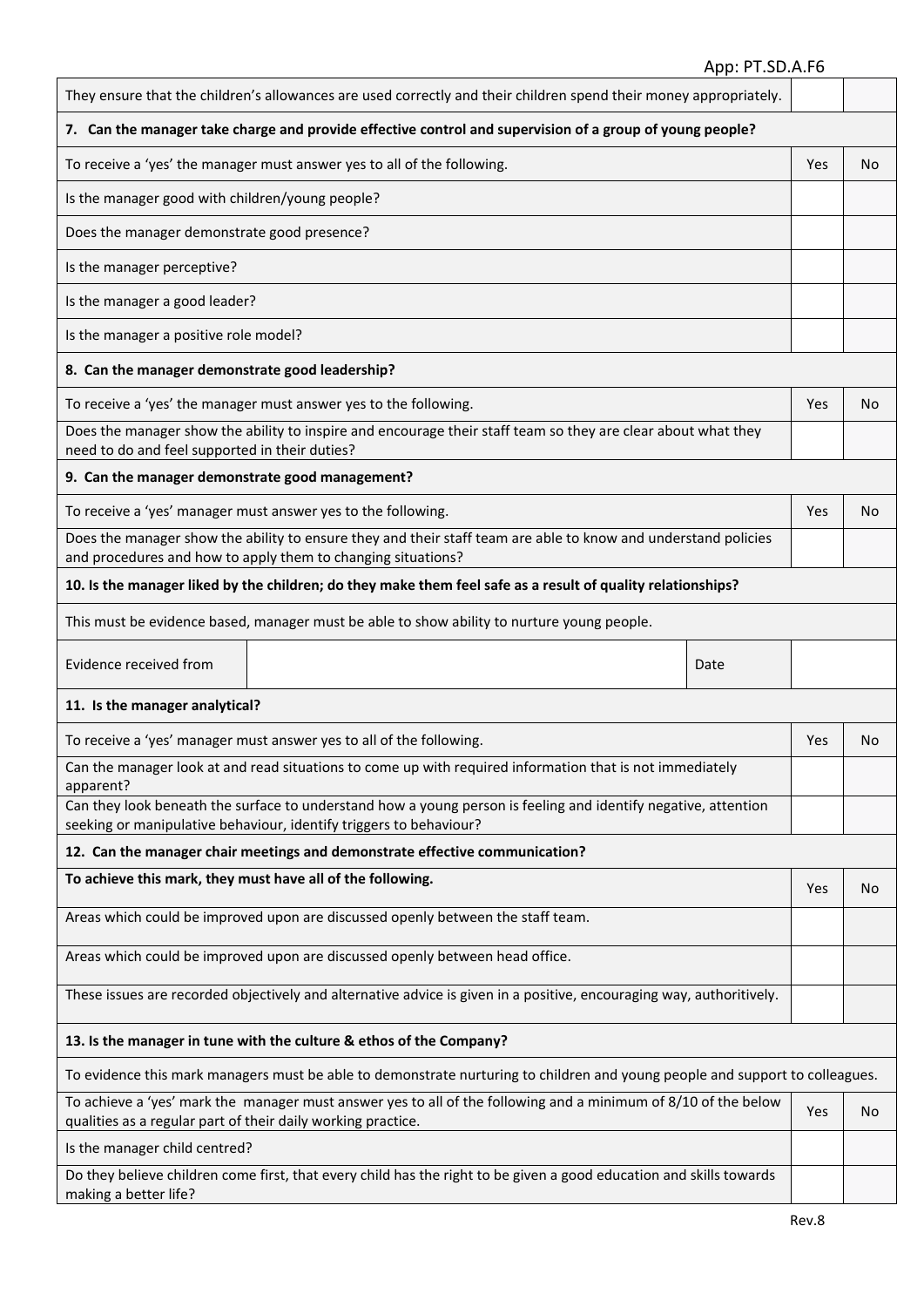| Do they believe they should be allowed to grow up in an environment of quality in terms of fabric and<br>relationships?                      |     |    |
|----------------------------------------------------------------------------------------------------------------------------------------------|-----|----|
| Can they make direct references to the Recovery and Intervention plan?                                                                       |     |    |
| Qualities demonstrated regularly as part of their daily working practice.                                                                    | Yes | No |
| Attentiveness.                                                                                                                               |     |    |
| Put clothing right, not allowing their children/young people to look dishevelled.                                                            |     |    |
| Reminds children/young people to dress correctly for the weather (wear a coat in cold weather, no fleece in hot<br>weather).                 |     |    |
| Uses appropriate touch.                                                                                                                      |     |    |
| Speaks warmly and positively.                                                                                                                |     |    |
| Organises special meals and occasions.                                                                                                       |     |    |
| Promotes positive information recordings.                                                                                                    |     |    |
| Provide appropriate and correct support to colleagues and new starters.                                                                      |     |    |
| Helps children/young people make achievements both certificated and uncertificated.                                                          |     |    |
| Can the manager plan and facilitate holidays?                                                                                                |     |    |
| 14. Is the manager computer literate? *                                                                                                      |     |    |
| Input from head office required to confirm a yes mark.                                                                                       |     |    |
| To receive a 'yes' the manager must answer yes to all of the following.                                                                      | Yes | No |
| Can the manager access their Pear Tree email, send and receive emails with attachments?                                                      |     |    |
| Can the manager use the Pear Tree website?                                                                                                   |     |    |
| Can the manager use Microsoft Office without requiring assistance? This includes attaching photographs and<br>password protecting documents. |     |    |
| Can the manager use HROnline to apply for holidays/lieu credit and toil?                                                                     |     |    |
| Can the manager download photographs from the digital camera/mobile phone to the house computer?                                             |     |    |
| 15. Is the manager competent in monitoring all administration procedures and requirements? *                                                 |     |    |
| *NB. Using appropriate language. Input from head office is required to confirm a yes mark.                                                   |     |    |
| To receive a 'yes' the manager must answer yes to all of the following.                                                                      | Yes | No |
| Can the manager monitor Positive and Important Information Forms?                                                                            |     |    |
| Can the manager monitor a child/young person's Individual Risk Assessment?                                                                   |     |    |
| Can the manager monitor a Specific Activity Risk Assessment?                                                                                 |     |    |
| Can the manager monitor a child/young person's Care Plan?                                                                                    |     |    |
| Can the manager monitor/contribute to a child/young person's Looked After Review?                                                            |     |    |
| Can the manager monitor a key worker session recording?                                                                                      |     |    |
| Can the manager monitor data into the relevant logs and daily recording?                                                                     |     |    |
| 16. Can the manager produce professionally presented documentation, without assistance? *                                                    |     |    |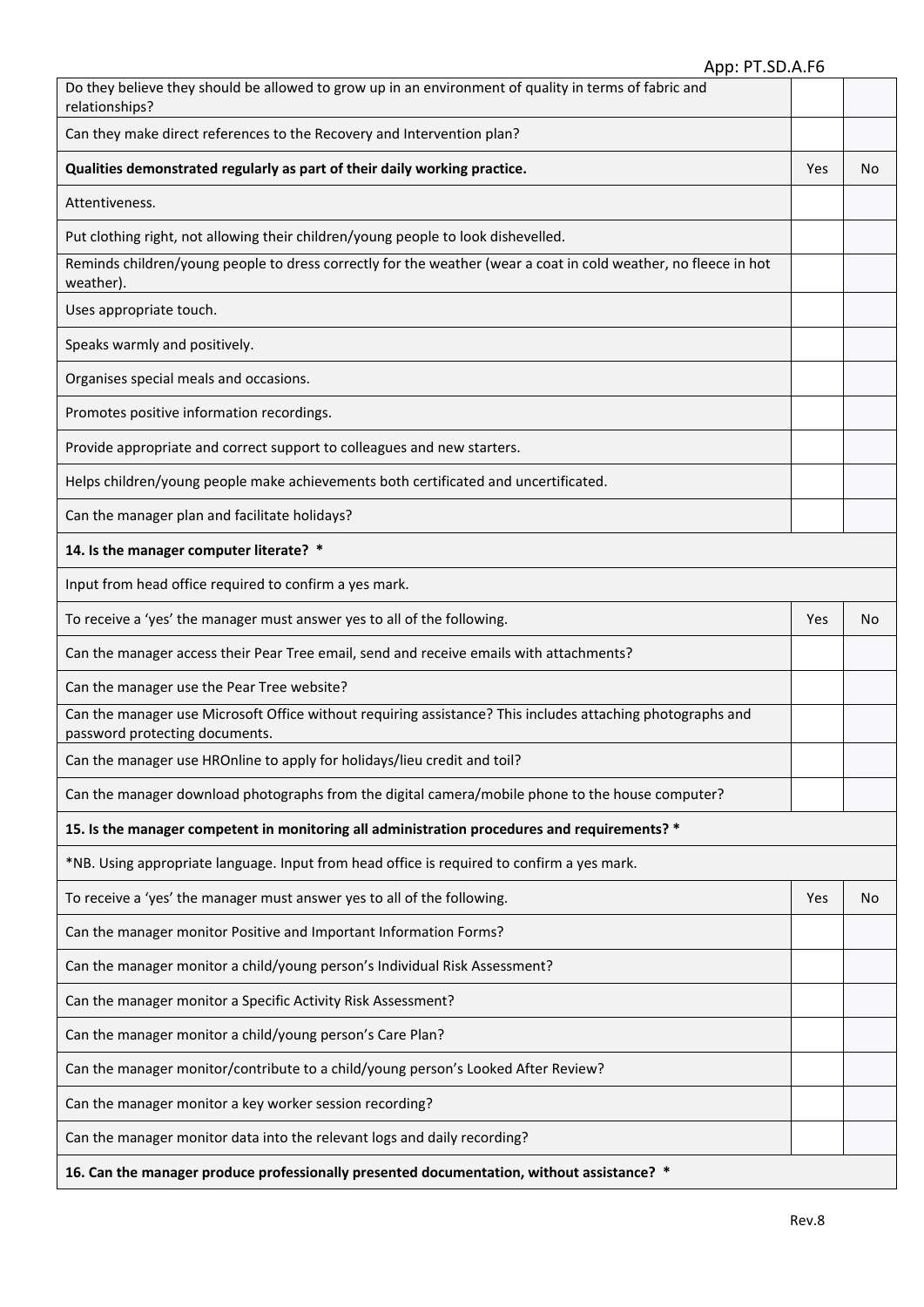### App: PT.SD.A.F6

| Input from head office required to confirm a yes mark. This mark is only possible if number 11, 14 and 15 are all ticked as yes.                                                                                                                              |    |     |  |  |  |
|---------------------------------------------------------------------------------------------------------------------------------------------------------------------------------------------------------------------------------------------------------------|----|-----|--|--|--|
| To receive a 'yes' the manager must answer 'no' to all of the following.                                                                                                                                                                                      | No | Yes |  |  |  |
| Does the manager fill out forms incorrectly, is work returned from the office?                                                                                                                                                                                |    |     |  |  |  |
| Does the manager's paperwork need editing?                                                                                                                                                                                                                    |    |     |  |  |  |
| 17. Is this manager up to date with required training? *                                                                                                                                                                                                      |    |     |  |  |  |
| If any training is out of date or not evident this would result in a no mark. A yes mark is to be confirmed with HR.                                                                                                                                          |    |     |  |  |  |
| 18. Is the manager easy to manage and responsive to direction?                                                                                                                                                                                                |    |     |  |  |  |
| Managing Directors opinion required, but must be evidence based either way.                                                                                                                                                                                   |    |     |  |  |  |
| 19. Does the manager demonstrate the ability to share and receive good practice from other managers and head office? *                                                                                                                                        |    |     |  |  |  |
| To achieve this mark the manager must have all of the following.<br>Yes<br>No                                                                                                                                                                                 |    |     |  |  |  |
| An open mind.<br>a)                                                                                                                                                                                                                                           |    |     |  |  |  |
| Communicates effectively areas of good practice identified.<br>b)                                                                                                                                                                                             |    |     |  |  |  |
| Communicates effectively areas of poor practice openly for others to learn from.<br>C)                                                                                                                                                                        |    |     |  |  |  |
| Visits other homes to support other managers and learn how other homes function to ensure a fully<br>d)<br>corporate perspective.                                                                                                                             |    |     |  |  |  |
| Has good open communication with Head Office.<br>e)                                                                                                                                                                                                           |    |     |  |  |  |
| Has good positive functioning relationships with other agencies.<br>f)                                                                                                                                                                                        |    |     |  |  |  |
| 20. Is the manager self-motivated?                                                                                                                                                                                                                            |    |     |  |  |  |
| If left without supervision and support will seek to find tasks or projects that benefit the household or specific children would<br>mean a yes mark. If they would make the most of the chance to slip out and do some personal shopping, watch TV or simply |    |     |  |  |  |

gossip when there are tasks needing to be completed, the answer would be no.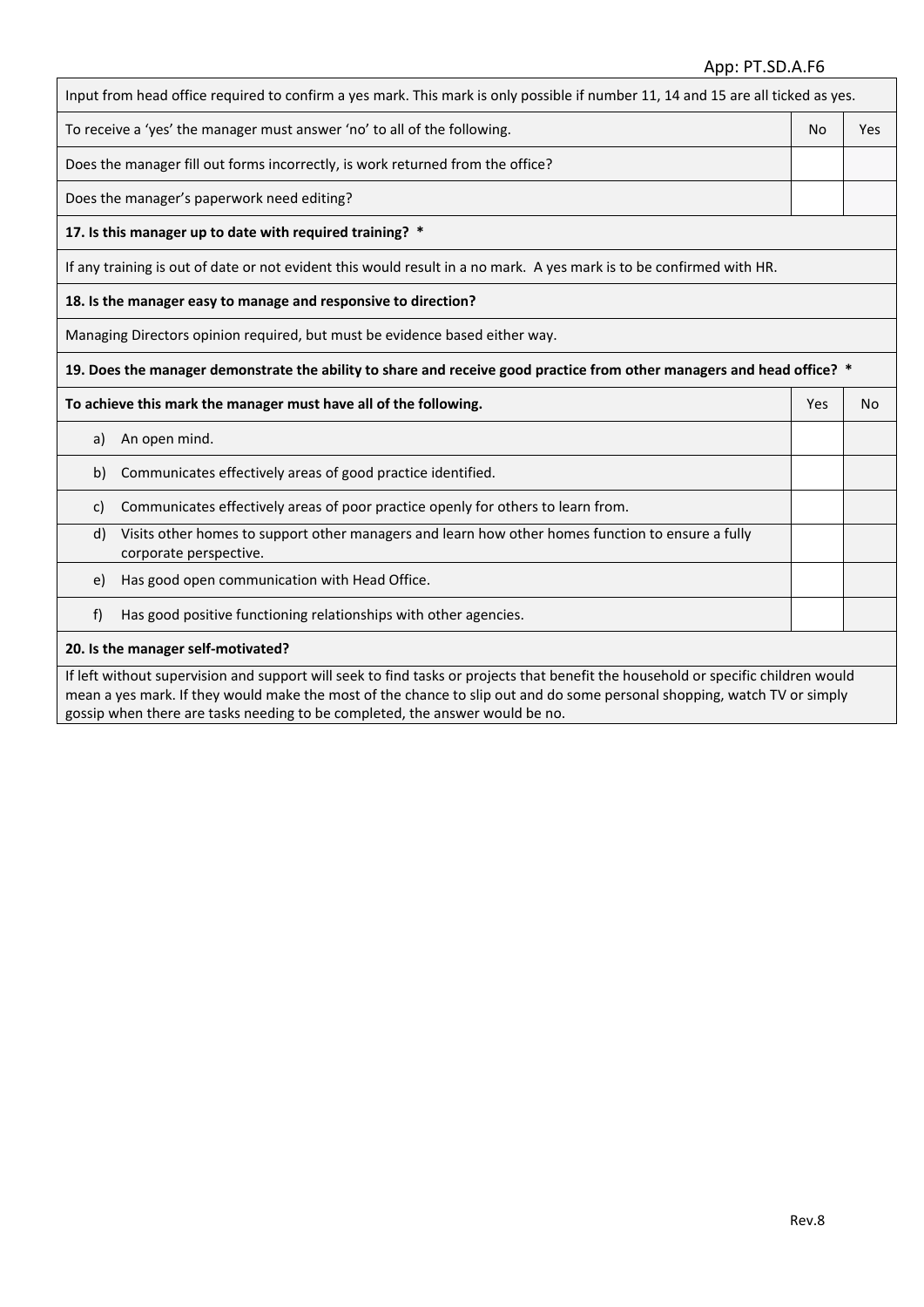### **Plan for progression**

A bullet point should be used for each shaded area identified and a statement worded as to how progression can be made in that area to achieve a yes mark.